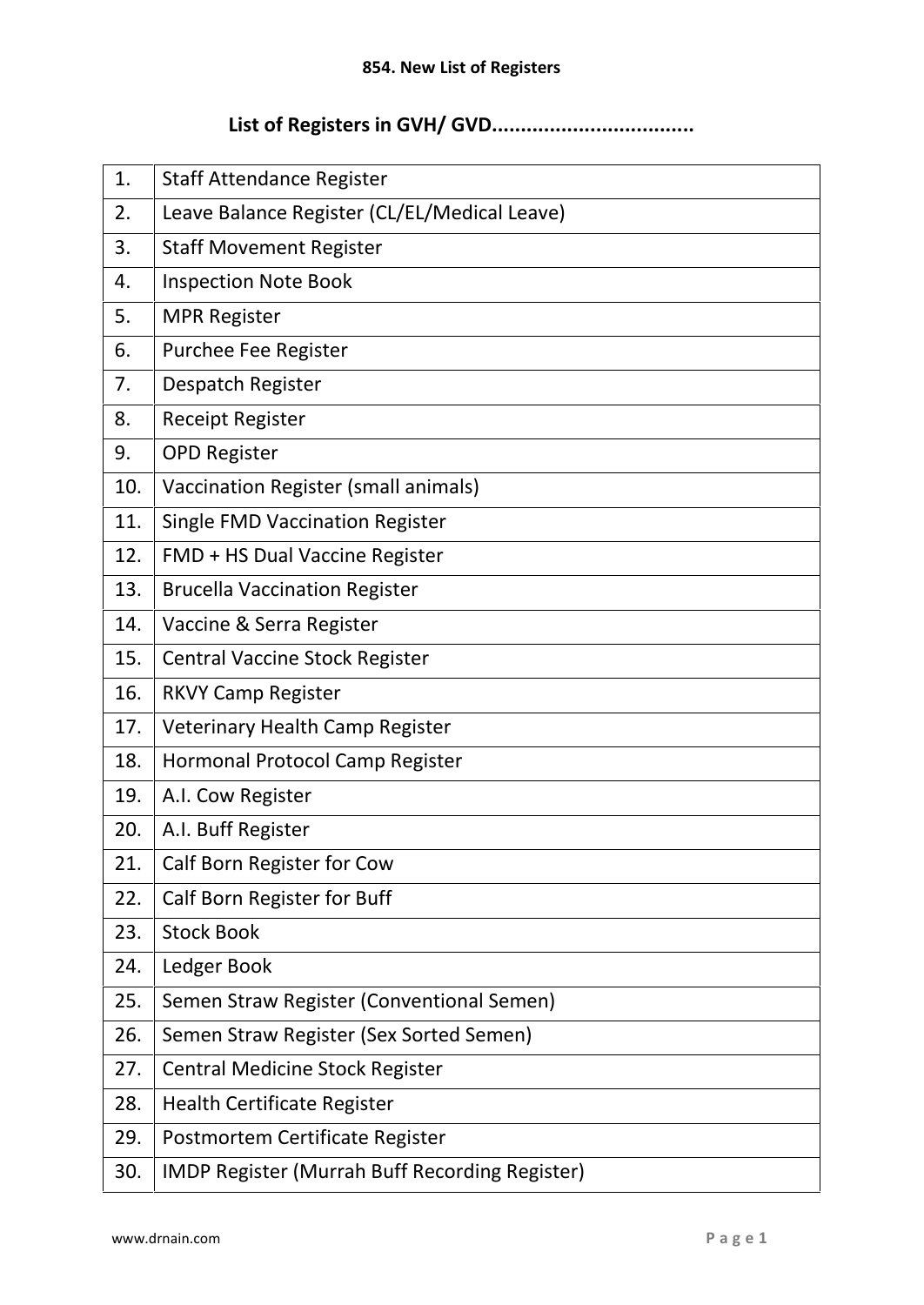| 854. New List of Registers |                                                                       |  |
|----------------------------|-----------------------------------------------------------------------|--|
| 31.                        | Conservation of indigenous Cow Register (Cow Milk Recording Register) |  |
| 32.                        | <b>SLBP Register</b>                                                  |  |
| 33.                        | Mini Dairy/Hi-Tech Dairy Register                                     |  |
| 34.                        | <b>Backyard Poultry Register</b>                                      |  |
| 35.                        | Poultry Register (Details of All Poultry Farmers)                     |  |
| 36.                        | Livestock Census Register (having Target for each year)               |  |
| 37.                        | Lab Register                                                          |  |
| 38.                        | Serro Sample Register                                                 |  |
| 39.                        | <b>Insurance Register</b>                                             |  |
| 40.                        | <b>PKCC Register</b>                                                  |  |
| 41.                        | MMAPUY Register (Mukhya Mantri Antodaya Parivar Utthan Yozana)        |  |
| 42.                        | 11 Days Training Register                                             |  |
| 43.                        | Animal Slaughter Register                                             |  |
| 44.                        | Animal Permit Register                                                |  |
| 45.                        | Seed Register (Fodder Plot Demonstration)                             |  |
| 46.                        | Kishan Ghosthi Register                                               |  |
| 47.                        | <b>Plantation Register</b>                                            |  |
| 48.                        | Feed Manufacturer & Dealers Register                                  |  |
| 49.                        | Hariana & Shaiwal Cow Populatin Register (For ETT Work)               |  |
| 50.                        | <b>NDP Reigsters</b>                                                  |  |
| 51.                        |                                                                       |  |
| 52.                        |                                                                       |  |
| 53.                        |                                                                       |  |
| 54.                        |                                                                       |  |
| 55.                        |                                                                       |  |
| 56.                        |                                                                       |  |
| 57.                        |                                                                       |  |
| 58.                        |                                                                       |  |
| 59.                        |                                                                       |  |
| 60.                        |                                                                       |  |
| 61.                        |                                                                       |  |